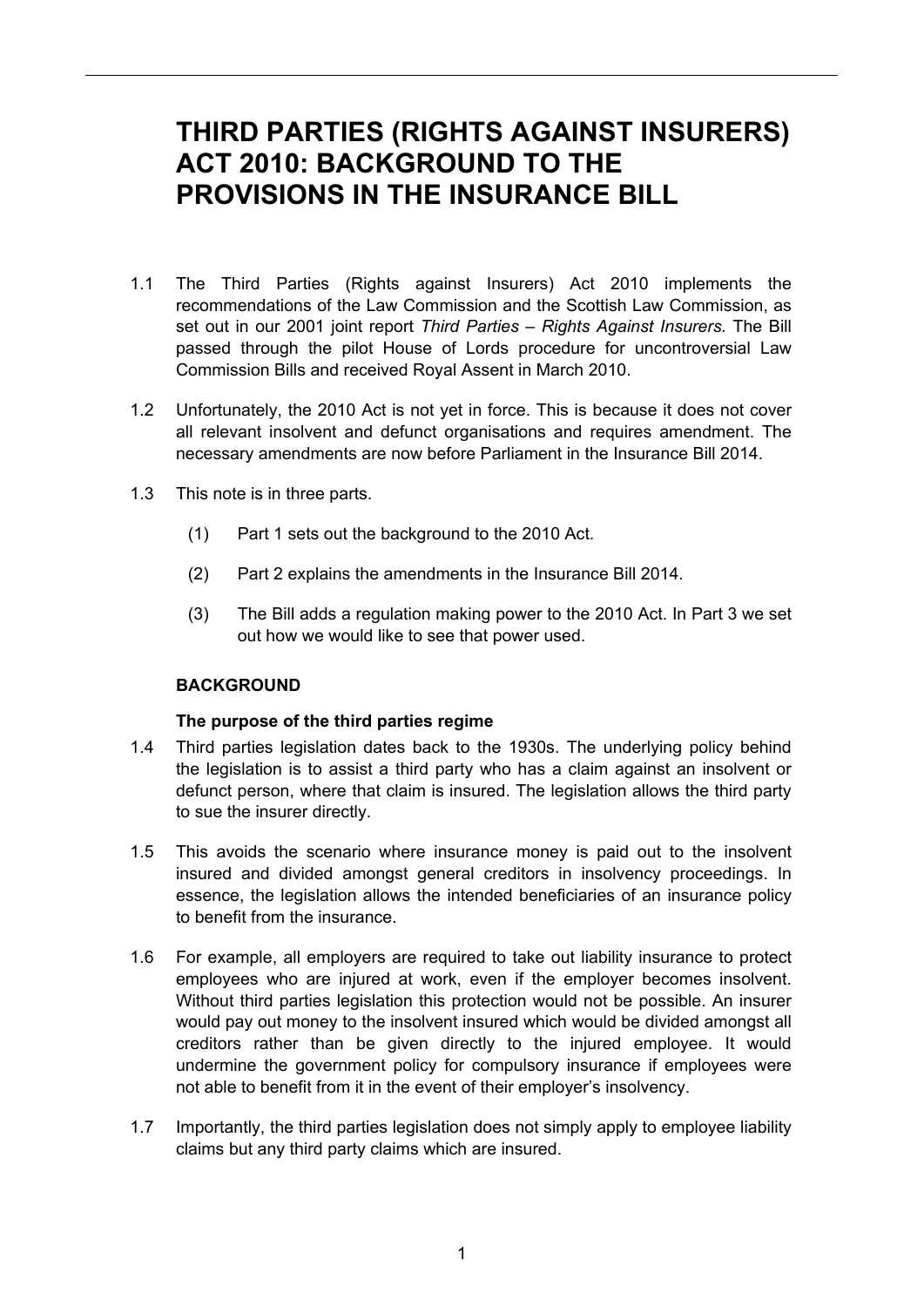### **The 1930 legislation**

1.8 The legislation currently in force is the Third Parties (Rights against Insurers) Act 1930 and the Third Parties (Rights against Insurers) Act (Northern Ireland) 1930. Unfortunately, these Acts are procedurally complex. For example, where the defendant company has been dissolved, the claimant must first restore that company to the register to bring a claim against it, which adds at least two months and several thousand pounds to the process.<sup>1</sup> This can be a particular burden in mesothelioma cases where claimants typically have less than a year to live after diagnosis.

## **The 2010 Act**

- 1.9 The 2010 Act simplifies the process: for example, by allowing a third party to bring a claim directly against the insurer, without restoring the original defendant to the registry. This saves money for both parties. The Act also gives claimants greater rights to find out about whether a company has insurance before issuing a claim, thus saving unnecessary costs.
- 1.10 The 2010 Act received Royal Assent just before the last election. The incoming Government asked that all legislation listed in the previous Government's Forward Regulatory Programme should be scrutinised by the Regulatory Policy Committee (RPC). The RPC approved the amendment and implementation of the 2010 Act in summer 2012. By then circumstances had been identified in which the 2010 Act would not achieve the desired result. Furthermore, new forms of insolvency had been introduced, and the wording of the 2010 Act had not kept pace with those developments.

#### **How does the 2010 Act work?**

- 1.11 To trigger the application of the 2010 Act an insured must:
	- (1) incur a liability to a third party for which they have insurance; and
	- (2) be or become a relevant person within the definition of the 2010 Act.
- 1.12 In order to become a relevant person the insured must undergo one or more of the specified insolvency events listed in sections 4 to 7 of the Act.
- 1.13 The 2010 Act does not describe insolvency procedures generally. Rather, it describes them by referring to specific legislative enactments. This approach has the benefit of certainty as it clearly delineates which insolvency events are within the scope of the 2010 Act. Unfortunately, several insolvency procedures have not been included.

<sup>1</sup> See Third Parties (Rights against Insurers) Act 2010, Impact Assessment, 17.07.2012 under "The requirement to restore companies to the Register".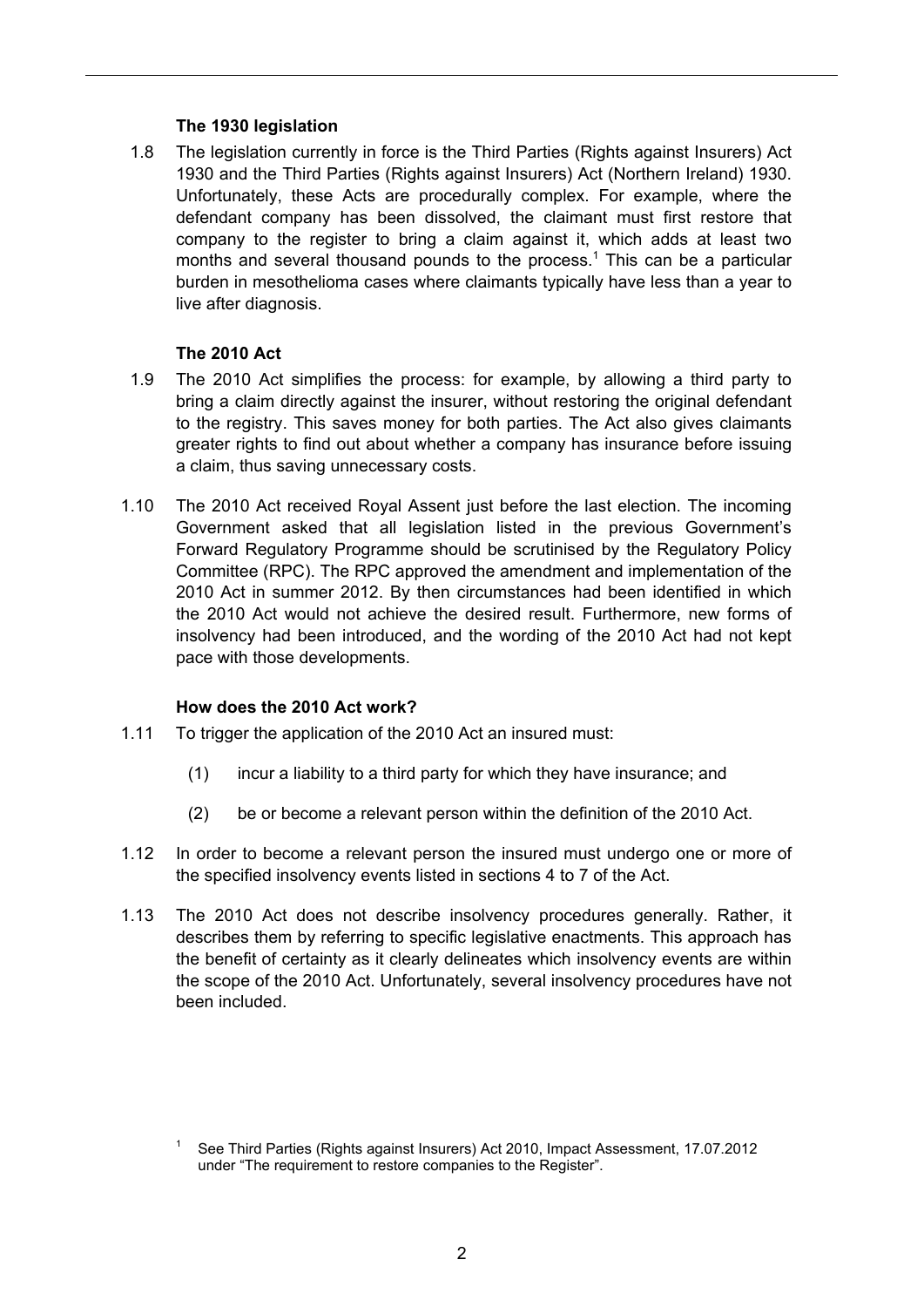1.14 The underlying policy of the 1930 Acts is that an insured should fall within the scope of the legislation whenever they have lost the effective power and control over their assets, due to insolvency, dissolution or an analogous event.<sup>2</sup> The Law Commissions intended that the 2010 Act would continue this policy, but the 2010 Act as currently drafted does not fully achieve this objective. The amendments proposed to the 2010 Act in the Insurance Bill are intended to correct this defect.

#### **AMENDMENTS IN THE INSURANCE BILL 2014-11-28**

#### **A regulation making power (Clause 17)**

- 1.15 Clause 17 introduces a new section 19 into the 2010 Act. It permits the Secretary of State to introduce regulations to add or remove circumstances in which a person is a "relevant person". Regulations under the new section 19 will have to be approved by both Houses of Parliament before they can be made.
- 1.16 The Law Commissions discussed the need for a regulation making power in their 2001 Report. It states:

In order to prevent a new Act from failing to keep pace with the law in this way, the draft Bill contains a power of amendment, exercisable by the Secretary of State, so that new developments can easily be accommodated<sup>3</sup>

- 1.17 The 2010 Act did not implement this provision. Instead, it was hoped that any legislative enactment that created a new insolvency procedure would update the 2010 Act. Unfortunately insolvency is a fast paced area of the law which is consistently developing, both generally and in relation to specific sectors. In practice new procedures have been introduced since 2010 which are not reflected in the 2010 Act.
- 1.18 The regulation making power provides a mechanism through which this problem can be addressed at the point a problem arises, minimising harm to third parties.

#### **Substantive amendments: clause 18 and schedule 2**

1.19 Clause 18 of the Insurance Bill applies schedule 2 to the 2010 Act. Schedule 2 paras (2)-(3) add two new insolvency procedures through which an insured may qualify as a "relevant person" to the 2010 Act.

#### *Debt relief orders in Northern Ireland*

1.20 First, schedule 2 para (2) adds debt relief orders in Northern Ireland to the list of circumstances in which an individual becomes a relevant person. These only came into force after 2010. Debt relief orders have the effect of prejudicing third parties as there is a moratorium on claims for 12 months.

<sup>&</sup>lt;sup>2</sup> See Law Com No 272 and Scot Law Com No 184, paras 1.3 and 2.36.

<sup>3</sup> See Law Com No 272 and Scot Law Com No 184, para 2.37.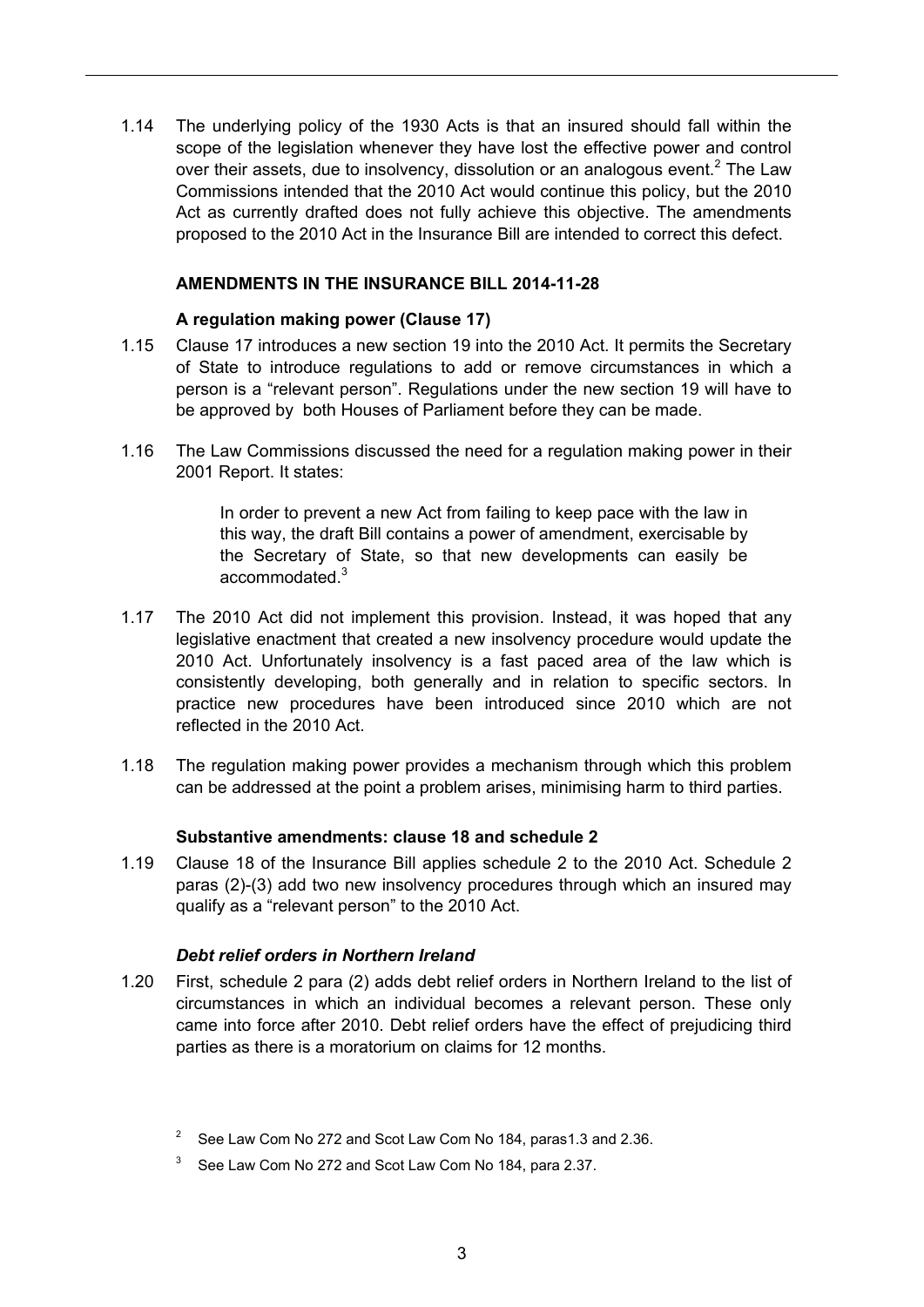### *Administration*

- 1.21 Second, schedule 2 para (3) of the Bill inserts new drafting to capture all forms of administration under the Insolvency Act 1986. At present, section 6(2)(b) and section 6(4)(b) of the 2010 Act state that where an insured is subject to an administration order it will become a relevant person. However, very few administrations of corporate bodies are done through a court order.
- 1.22 There are three ways a body corporate can be put into administration: by a court order, by the holder of a floating charge and by the directors of a company. The current drafting has the effect of excluding administrations initiated by directors or holders of a floating charge. Under the amended section, an insured will be a relevant person if it is "in administration under Part 2 of the Insolvency Act 1986", which includes all forms of administration.

## **Transitional cases**

- 1.23 Paragraph 4 of schedule 2 to the Insurance Bill inserts a new paragraph in schedule 3 of the 2010 Act. This deals with cases where an insured became a relevant person before commencement but incurs a liability to a third party after commencement.
- 1.24 The amendment is designed to deal with long-tailed liabilities, such as mesothelioma which may have a latency period of between 20 and 50 years. The problem is that the 2010 Act refers only to current insolvency events: for example, section 6(2)(d) refers to voluntary winding up in accordance with Chapter 2 of Part 4 of the Insolvency Act 1986. It does not necessarily capture a company which was would up *before* 1986 under other legislation. The new addition to schedule 3 means that any insureds who underwent one of the listed types of insolvency event in the past under previous legislation are included within the scope of the 2010 Act.
- 1.25 Note that this paragraph only operates where the insured incurs a liability after commencement. The 1930 Acts will continue to apply where an insured has both undergone a qualifying event and incurred a liability to a third party before commencement.

#### **Interpretation provision**

- 1.26 Paragraph 6 of schedule 2 to the Insurance Bill adds an interpretation provision to the 2010 Act. This provision has a limited purpose. It is to ensure that references to certain legislative enactments in the 2010 Act continue to apply, even if that particular legislation is subsequently amended.
- 1.27 Take the example given above: namely the reference in section 6(2)(d) to voluntary winding up in accordance with Chapter 2 of Part 4 of the Insolvency Act 1986. The interpretation provision means that unless another outcome is intended the reference will continue to apply even if Chapter 2 of Part 4 of the Insolvency Act 1986 is subsequently amended or extended. It would also cover the scenario where regulations extend the application of Chapter 2 of Part 4 of the Insolvency Act 1986 to new forms of organisation.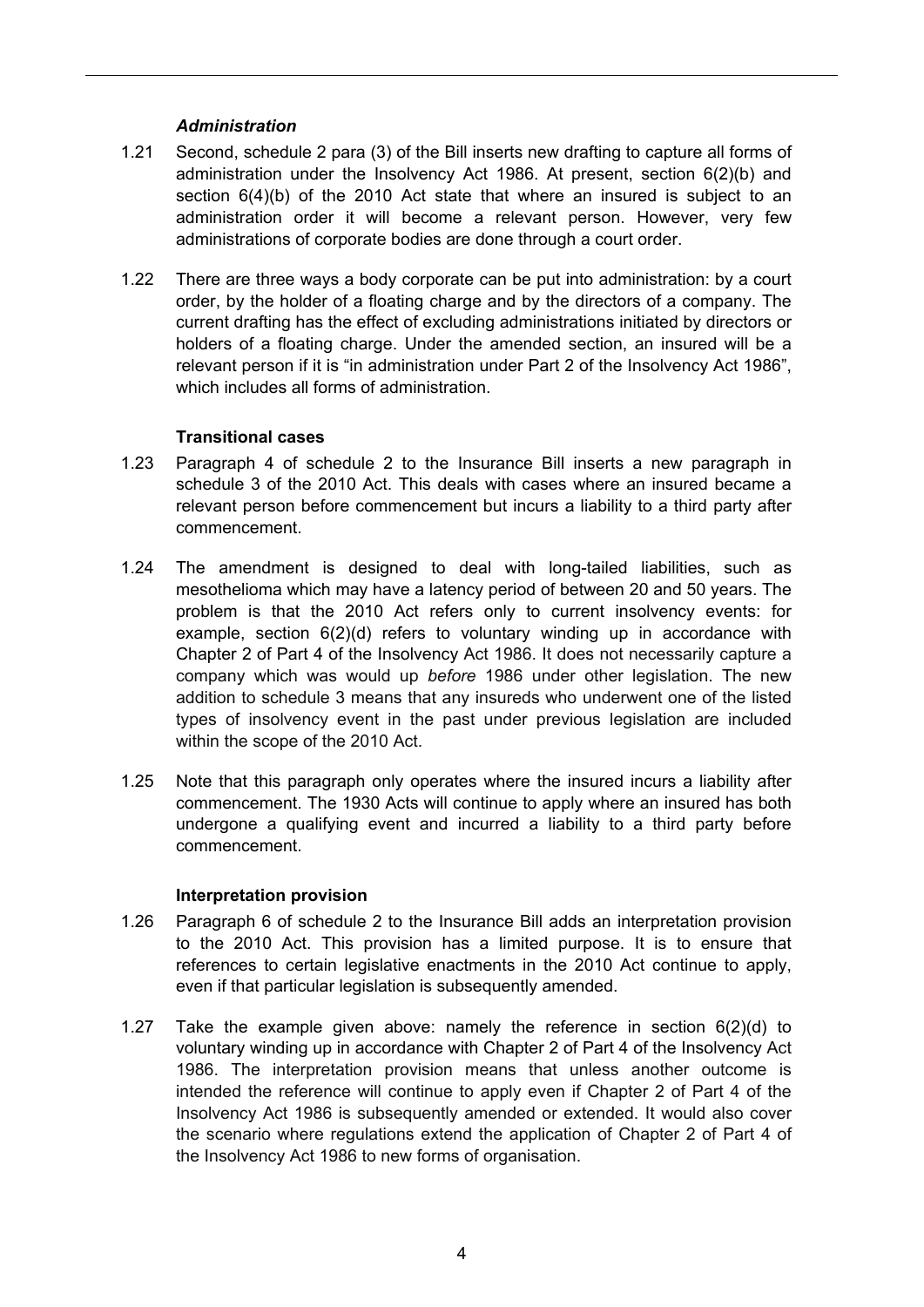1.28 However, this provision is limited. It would not apply if a new statute were to replace the Insolvency Act 1986. In that case, the new legislation would need to amend the 2010 Act. Alternatively, the Secretary of State would need to exercise the regulation making power set out in clause 17.

### **USING THE REGULATION MAKING POWER**

- 1.29 The Law Commission hopes that regulations can be made soon within the life of the new Parliament, allowing the 2010 Act to be brought into force in October 2015.
- 1.30 We would envisage that the regulations would add the following insolvency events:
	- (1) The dissolution under UK law of a body corporate;
	- (2) The dissolution under UK law of an unincorporated association; and
	- (3) Sector specific administration procedures.
- 1.31 They would also need to make consequential amendments to the definition of dissolved bodies in section 9 and schedule 1 paragraph 3 (the "assistance provisions").

#### **The dissolution under UK law of a body corporate**

- 1.32 At present, if an insured is a body corporate which is dissolved under section 1001, 1002 or 1003 of the Companies Act 2006 it becomes a relevant person (see section 6(1)(b) of the 2010 Act). However, there are several legislative mechanisms which can be used to dissolve a corporate body (see Para 86 of schedule B1 of the Insolvency Act 1986).
- 1.33 We consider that the dissolution of a body corporate is a situation in which a transfer of rights should occur. For this reason, we would suggest that the power is used to draft a regulation which refers to the dissolution of a body corporate in general terms. This would include the full range of corporate bodies, including not only companies but also, for example, Limited Liability Partnerships and Charitable Incorporated Organisations.<sup>4</sup>

#### **The dissolution under UK law of an unincorporated association**

1.34 It would not be right to include all dissolved partnerships within the 2010 Act as technically a partnership dissolves each time a new partner leaves or is added. This would extend the scope of the legislation too widely as many such partnerships would be going concerns. In the case of a partnership which is no longer trading, the insured would need to proceed against the individual partners.

<sup>4</sup> See Limited Liability Partnership Act 2000, section 1(2) and Charities Act 2011, section 205.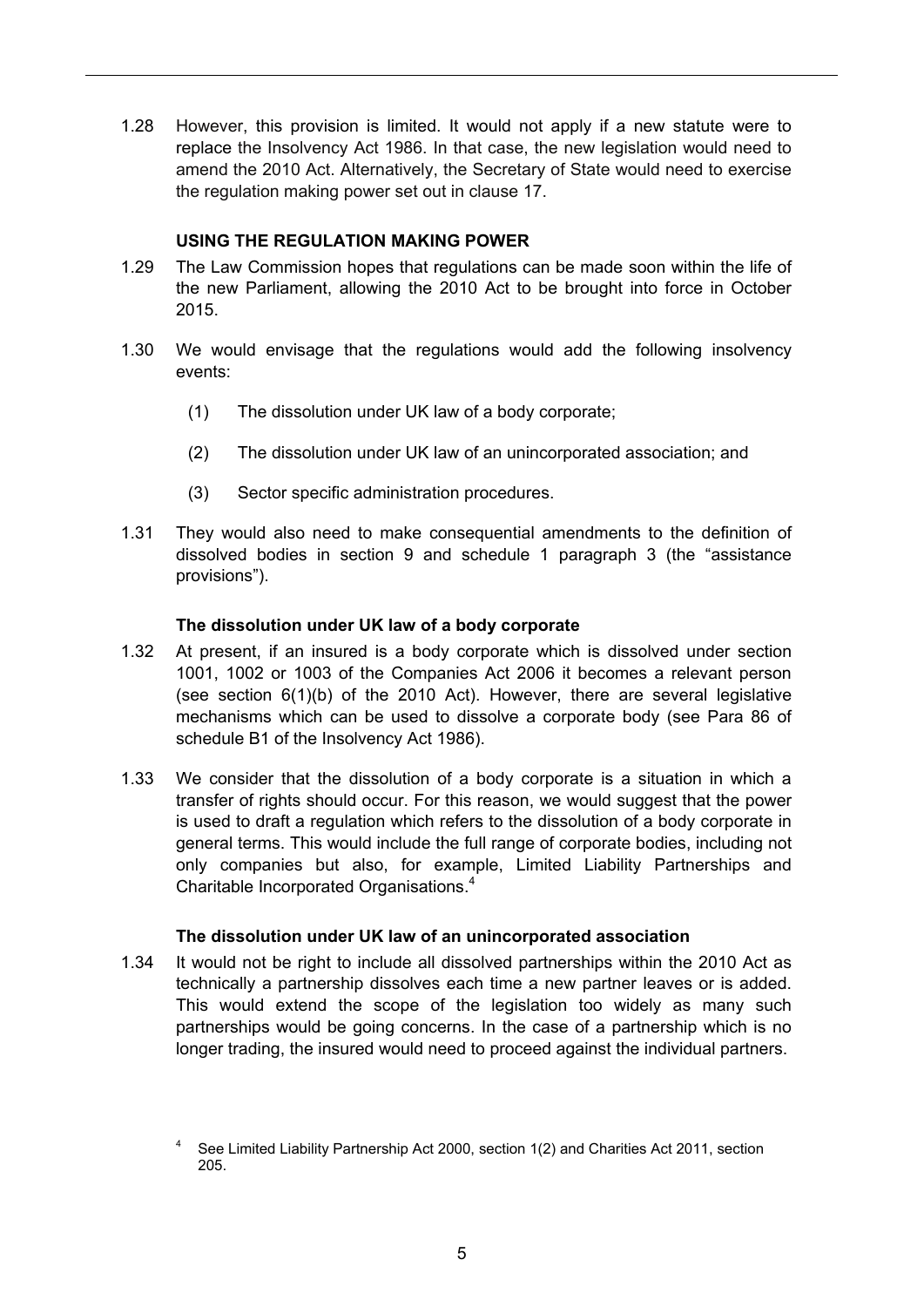- 1.35 However, any dissolved unincorporated association will have lost effective power and control over their assets, and will therefore fall within the scope of the policy.
- 1.36 Clearly an unincorporated association would only fall within the 2010 Act if it incurs a liability. This is rare, but not unknown. In particular statute provides that trade unions and friendly societies may incur liabilities even though they are unincorporated associations.<sup>5</sup> As the law develops, other forms of unincorporated association may also be able to incur liabilities. $^6$

#### **Consequential amendments to assistance provisions**

- 1.37 The 2010 Act also helps third party claimants where the insured cannot provide information to a claimant or assist the insurer with the claim because it is dissolved. The list of circumstances in which this provision applies is too restrictive, as it relies on a narrow definition of dissolved.
- 1.38 We would suggest that the regulations should extend these provisions so that they apply whenever a corporate body or unincorporated association has been dissolved. Otherwise, a third party prejudiced by the dissolution of a corporate body or unincorporated association may not be able to obtain the necessary information to substantiate their claim. Nor would they gain the assistance of the 2010 Act should the insurer argue that it is not liable under the policy because the defunct insured has failed to co-operate with it.

#### **Sectoral administration procedures**

1.39 Sectoral administrations are special insolvency procedures tailored for particular sectors. For instance, they provide additional protections in sectors where company failure has the potential to damage public interest or cause market contagion (for example, financial services, postal or energy companies). The legislative enactments that create sectoral administrations are distinct from the Insolvency Act 1986, though they largely mirror its provisions. There is no policy justification for why they should be left out the scope of the 2010 Act. We suggest that the regulation should add the 19 sectoral administration provisions listed in Appendix A as qualifying events.

<sup>5</sup> See the Trade Union and Labour Relations (Consolidation) Act 1992 and Friendly Societies Act 1974.

<sup>6</sup> See N Stewart, N Campbell, S Baughen, *The Law of Unincorporated Associations* (1<sup>st</sup> ed, 2011, para 4.30) for a discussion of how creditors can proceed directly against the association's assets through subrogation.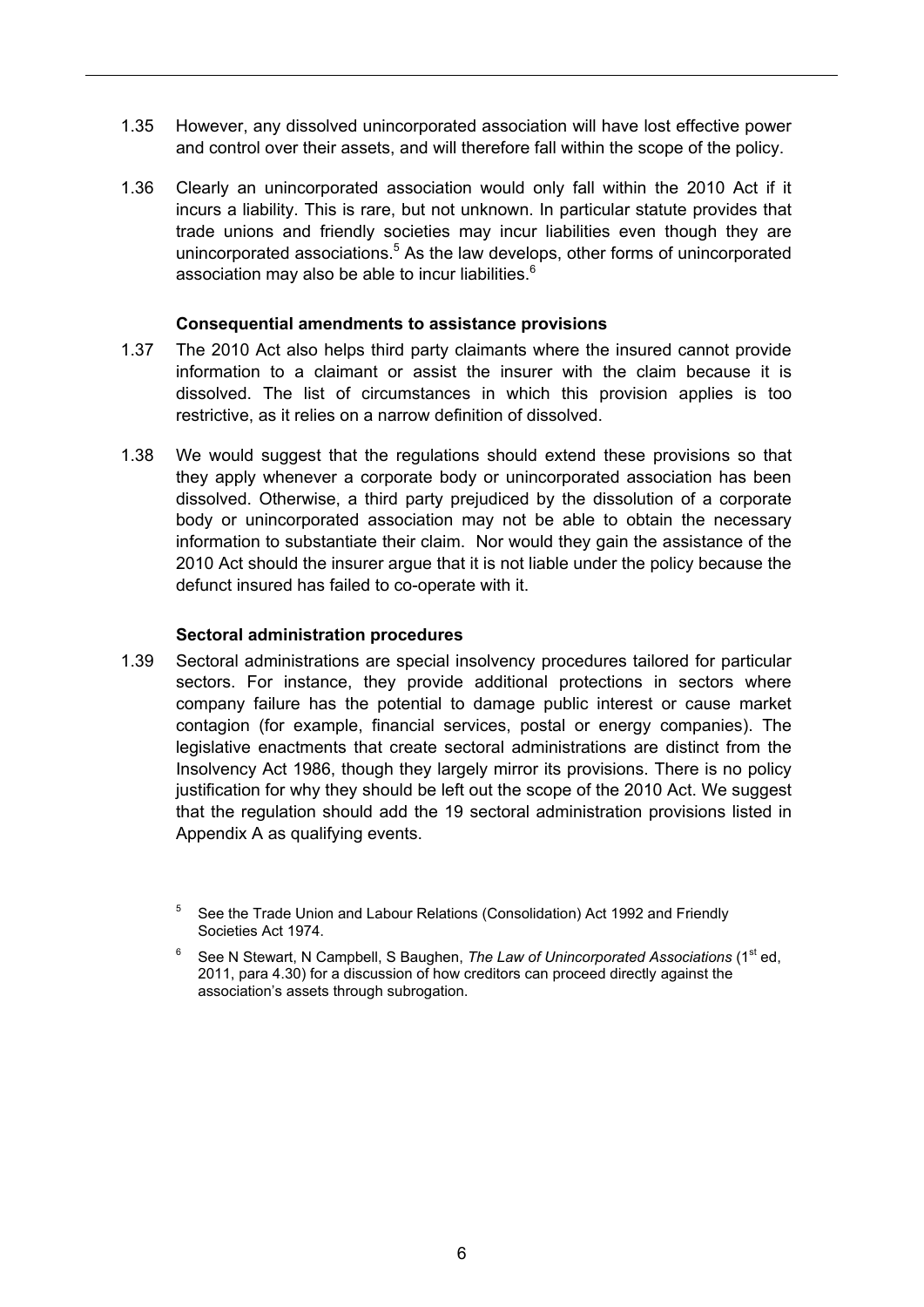# **APPENDIX A: LIST OF SECTORAL ADMINISTRATIONS TO BE ADDED TO THE 2010 ACT**

| <b>Sectoral administration</b>                                                                                                                     | <b>Jurisdiction</b>                                   |
|----------------------------------------------------------------------------------------------------------------------------------------------------|-------------------------------------------------------|
| A bank insolvency under Part 2 of the<br>Banking Act 2009                                                                                          | England and Wales,<br>Scotland or Northern<br>Ireland |
| A bank administration under Part 3 of the<br>Banking Act 2009                                                                                      | England and Wales,<br>Scotland or Northern<br>Ireland |
| An investment bank special<br>administration under regulation 1-27 of<br>the Investment Bank Special<br>Administration Regulations 2011/245        | England and Wales,<br>Scotland or Northern<br>Ireland |
| A special administration (bank<br>insolvency) under schedule 1 of the<br><b>Investment Bank Special Administration</b><br>Regulations 2011/245     | England and Wales,<br>Scotland or Northern<br>Ireland |
| A special administration (bank<br>administration) under schedule 2 of the<br><b>Investment Bank Special Administration</b><br>Regulations 2011/245 | England and Wales,<br>Scotland or Northern<br>Ireland |
| A financial market infrastructure<br>administration under Part 6 of the<br>Financial Services (Banking Reform) Act<br>2013                         | England and Wales,<br>Scotland or Northern<br>Ireland |
| A building society administration under<br>the Building Society Special<br>Administration (England and Wales)<br>Rules 2010/2580                   | <b>England and Wales</b>                              |